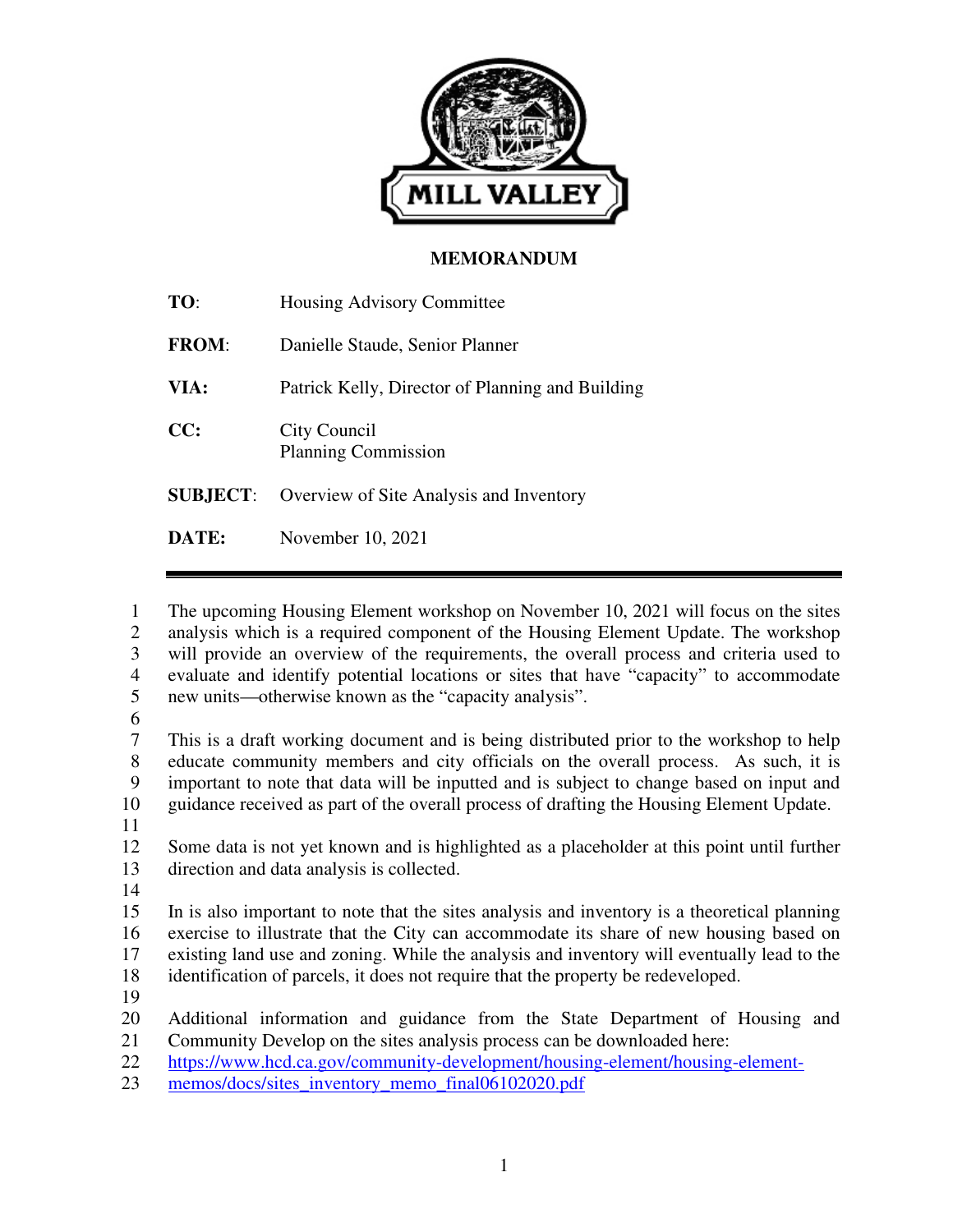# **Sites Inventory & Capacity Analysis**

An important component of the Housing Element is the identification of sites for future housing development, and an evaluation of the adequacy of these sites in fulfilling the City's regional housing needs allocation (RHNA). The "Housing Resources" chapter is a required component of the Housing Element and describes those housing resources available for development, rehabilitation, and preservation of housing in Mill Valley.

The following information is an outline of what will be included and described in the Housing Resources chapter of the Housing Element, once the sites analysis and inventory is finalized. This information is being provided to help educate the Mill Valley community and its policymakers on the overall process as part of the Housing Element Update.

## **Sites Inventory to Identify the City's Ability to Accommodate RHNA**

The Mill Valley Housing Element Update aims to meet State mandates, achieve California Department of Housing and Community Development (HCD) certification, and also reflect the values and desires of the community.

Housing Element law requires local governments to adequately plan to meet their existing and projected share of the regional housing needs allocation (RHNA). HCD recommends that jurisdictions identify enough residential capacity within their boundaries that is above and beyond the required housing numbers identified in each RHNA cycle, to help offset sites that may be developed at lower densities than identified in the capacity analysis. A healthy buffer above the required RHNA therefore is also required by HCD to demonstrate a "margin of safety".

The following criteria is used to estimate the City's total number of dwelling units it can likely accommodate and expect to be built in the upcoming RHNA cycle:

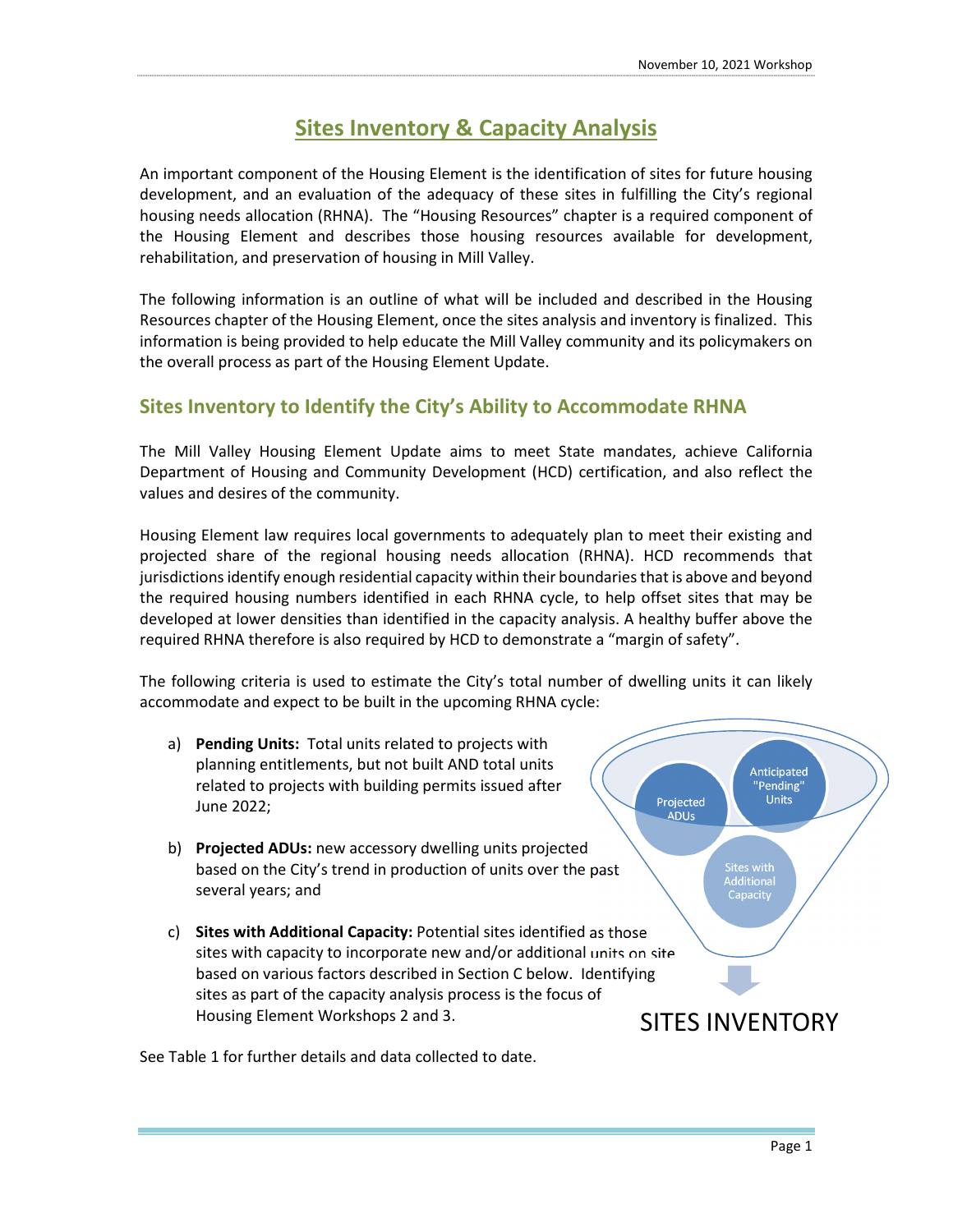**NOTE:** The sites inventory and capacity analysis is a *planning exercise* and is by no means intended to eliminate existing use or building(s) on a property. This analysis does not imply that any of the units would be built in the future but rather identifies that the City's zoning and land use is adequate to accommodate possible units on the site. This "capacity analysis" is a strategy that looks at the community as it is today, applies the existing development rules, and calculates the resultant number of housing units that could reasonably be provided. While this analysis assumes no change in existing zoning designations or standards, policies and programs included in the Housing Element could potentially include changes in development standards.

Table 1: Summary Table of Sites Inventory - *DRAFT DATA PENDING ADDITIONAL ANALYSIS* Mill Valley's 2023-2031 Regional Housing Needs Allocation (RHNA)

|                                                                                  | <b>Income Levels</b>                                                                                                                 | <b>Very Low</b><br>(50%<br>AMI) | Low<br>$(51 - 80\%$<br>AMI)         | <b>Moderate</b><br>$(81 - 120\%)$<br>AMI) | <b>Above Mod</b><br>(2120%<br>AMI) | <b>Total</b>   |  |
|----------------------------------------------------------------------------------|--------------------------------------------------------------------------------------------------------------------------------------|---------------------------------|-------------------------------------|-------------------------------------------|------------------------------------|----------------|--|
|                                                                                  | <b>RHNA</b>                                                                                                                          | 262                             | <b>151</b>                          | <b>126</b>                                | 326                                | 865            |  |
| Α.                                                                               | Pipeline Projects and Approved Units (e.g. Approved Planning Entitlements or with<br><b>Building Permits Issued after June 2022)</b> |                                 |                                     |                                           |                                    |                |  |
|                                                                                  | <b>Accessory Dwelling Units</b>                                                                                                      |                                 |                                     |                                           |                                    |                |  |
|                                                                                  | Single-Family Units                                                                                                                  | $\overline{a}$                  | $-$                                 | $-$                                       | $\overline{2}$                     | $\overline{2}$ |  |
|                                                                                  | Multi-Family Units                                                                                                                   | $\Omega$                        | 5                                   | 4                                         | 31                                 | 40             |  |
|                                                                                  | <b>Total New Units Permitted</b><br>or Entitled                                                                                      | 0                               | 5                                   | 4                                         | 33                                 | 42             |  |
| <b>B.</b>                                                                        | Projected ADUs (2023-2031)* based on 16/year                                                                                         |                                 |                                     |                                           |                                    |                |  |
|                                                                                  | <b>Total Projected ADUs</b>                                                                                                          | 45                              | 50                                  | 28                                        | 5                                  | 128            |  |
| C.                                                                               | <b>Projected Units in Capacity Analysis (Sites Inventory)</b>                                                                        |                                 |                                     |                                           |                                    |                |  |
|                                                                                  | Single Family Zones                                                                                                                  | $\overline{\mathsf{X}}$         | $\mathsf{X}$                        | $\overline{X}$                            |                                    |                |  |
|                                                                                  | Multi Family Zones                                                                                                                   |                                 |                                     | X                                         | $\overline{X}$                     |                |  |
|                                                                                  | <b>Commercial Zones</b>                                                                                                              |                                 |                                     |                                           |                                    |                |  |
|                                                                                  | <b>Total New Units Projected</b><br>based on Capacity Analysis                                                                       |                                 | <b>FOCUS OF WORKSHOP 2</b>          |                                           |                                    |                |  |
| D. GRAND TOTAL (A+B+C)                                                           |                                                                                                                                      |                                 |                                     |                                           |                                    |                |  |
|                                                                                  | <b>Remaining Need /</b><br><b>Unaccommodated RHNA</b>                                                                                |                                 | To be determined - shortfall likely |                                           |                                    |                |  |
| E. STRATEGIES TO MODIFY CAPACITY/ALLOW MORE UNITS BASED<br>ON UNACCOMODATED RHNA |                                                                                                                                      |                                 |                                     |                                           |                                    |                |  |
|                                                                                  | <b>Changes to Standards</b>                                                                                                          |                                 |                                     |                                           |                                    |                |  |
|                                                                                  | Changes to Land Use/Zoning                                                                                                           |                                 | <b>FOCUS OF WORKSHOP 3</b>          |                                           |                                    |                |  |
|                                                                                  | <b>Changes to Max Densities</b>                                                                                                      |                                 |                                     |                                           |                                    |                |  |
|                                                                                  | <b>Other Strategies</b>                                                                                                              |                                 |                                     |                                           |                                    |                |  |

\* Affordability based on Mill Valley's 2014 ADU survey, which documents 35 percent of ADUs are affordable to very low Income; 39 percent are rented at the low income level; 22 percent are rented at the moderate income level; and 4 percent are rented at levels suitable for above moderate income households.

Details of Table 1 are contained in the sections below.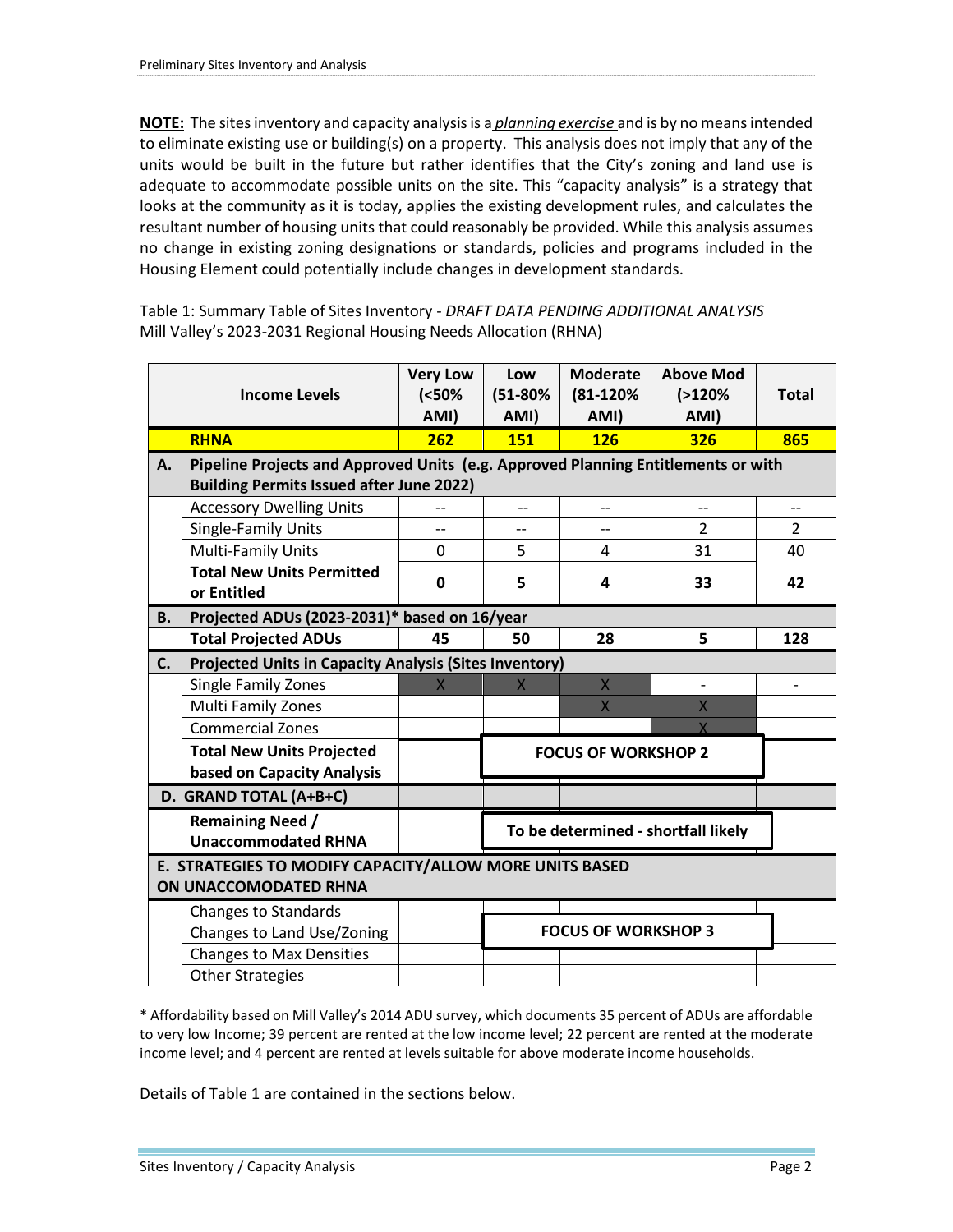#### **A. Pipeline Projects and Approved Units with Planning Entitlements or Building Permits Issued after June 2022**

This category includes those active "pipeline" planning projects as well as those projects that have been approved but not constructed, including those approved projects with planning entitlements and those projects that are issued building permits after June 2022.

|                                 | <b>Total</b>   | <b>Income Level</b> |     |                 |                  |  |
|---------------------------------|----------------|---------------------|-----|-----------------|------------------|--|
| <b>Unit Type</b>                | <b>Units</b>   | <b>Very Low</b>     | Low | <b>Moderate</b> | <b>Above Mod</b> |  |
| <b>Accessory Dwelling Units</b> |                |                     |     |                 |                  |  |
| <b>Single-Family</b>            | $\overline{2}$ | $\mathbf 0$         | 0   | 0               | $\overline{2}$   |  |
| 501 Tamalpais                   |                |                     |     |                 |                  |  |
| 91 Evelyn                       |                |                     |     |                 |                  |  |
| <b>Multi-Family</b>             | 40             | $\mathbf 0$         | 5   | 4               | 31               |  |
| 160 Corte Madera (tbd)          |                |                     |     |                 |                  |  |
| 542 Miller (tbd when            |                |                     |     |                 |                  |  |
| building permits issued)        |                |                     |     |                 |                  |  |
| 500 Miller                      | 9              |                     |     |                 | 9                |  |
| 550 Miller                      | 6              |                     |     |                 | 4                |  |
| 575 E. Blithdale (pipeline)     | 25             |                     | 4   | 3               | 18               |  |
| <b>Total Units</b>              | 42             | $\bf{0}$            | 5   |                 | 33               |  |
| <b>Permitted/Entitled</b>       |                |                     |     | 4               |                  |  |

**Table 2: Pending Residential Projects with Planning Entitlements or Issued Building Permits** 

#### **B. Projected Accessory Dwelling Units**

Accessory Dwelling Units (ADUs) are small, self-contained dwelling units that provide a kitchen, bathroom and sleeping area. The unit can be attached to the main home with a separate entrance or can be a small detached unit located in the rear yard or above a garage. Because of their small size, ADUs typically rent for less than apartments, and can provide rental income for homeowners.

ADUs are an integral segment of Mill Valley's housing stock, comprising an estimated 550 units. In 2014, the City mailed a survey to 416 property owners identified as having a legal ADUs. A total of 117 completed surveys were received, with 100 respondents providing information on the rent charged for their unit, illustrated in Table 3 below.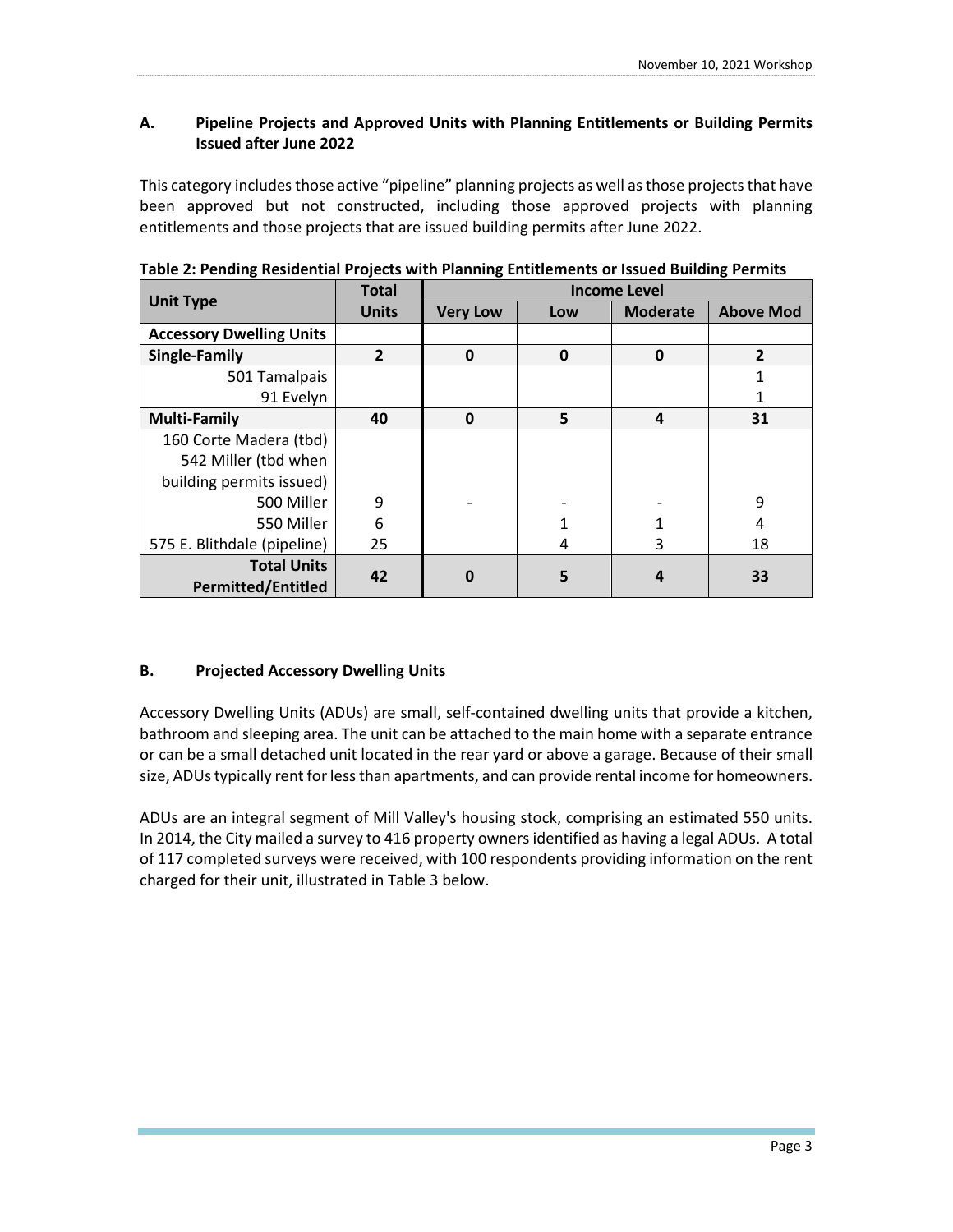|                       | # Survey         | $%$ of | <b>Qualifying Affordability</b> |
|-----------------------|------------------|--------|---------------------------------|
| <b>Rent Range</b>     | <b>Responses</b> | total  | Level                           |
| Utilities only        |                  |        |                                 |
| \$0/No rent charged   | 28               | 35%    | Very Low Income                 |
| \$400-\$700           | 6                |        |                                 |
| \$701-\$1,000         | 16               |        |                                 |
| \$1,001-\$1,300       | 14               | 39%    | Low Income                      |
| \$1,301-\$1,500       | 9                |        |                                 |
| \$1,501-\$1,800       | 12               | 22%    |                                 |
| Over \$1,800 (1 bdrm) | 10               |        | Moderate Income                 |
| Over \$1,800 (2 bdrm) | 4                | 4%     | Above Moderate                  |
| <b>Total</b>          | 100              |        |                                 |

**Table 3: Accessory Dwelling Unit Rents and Affordability - 2014 Mill Valley Survey**

**Note:** the survey data related to affordability is being updated based on a county-wide survey, however staff expects the distribution to remain similar in nature based on preliminary information received.

Mill Valley's has a strong track record in providing ADUs, illustrated in Chart 1 below. Based on its 2-year development trend, the City expects to permit 16 new ADUs per year, for a total of 128 units during the 2023-2031 planning period.



## **C. Site Capacity within Existing Residential Zoning, or "Capacity Analysis"**

Housing Element law requires Housing Elements to include a detailed land inventory and analysis of properties to identify sites that can be developed for housing within the planning period, noting zoning and general plan designations, size and existing uses; general analysis of environmental constraints and the availability of infrastructure, and the evaluation of the suitability, availability and realistic development capacity of sites.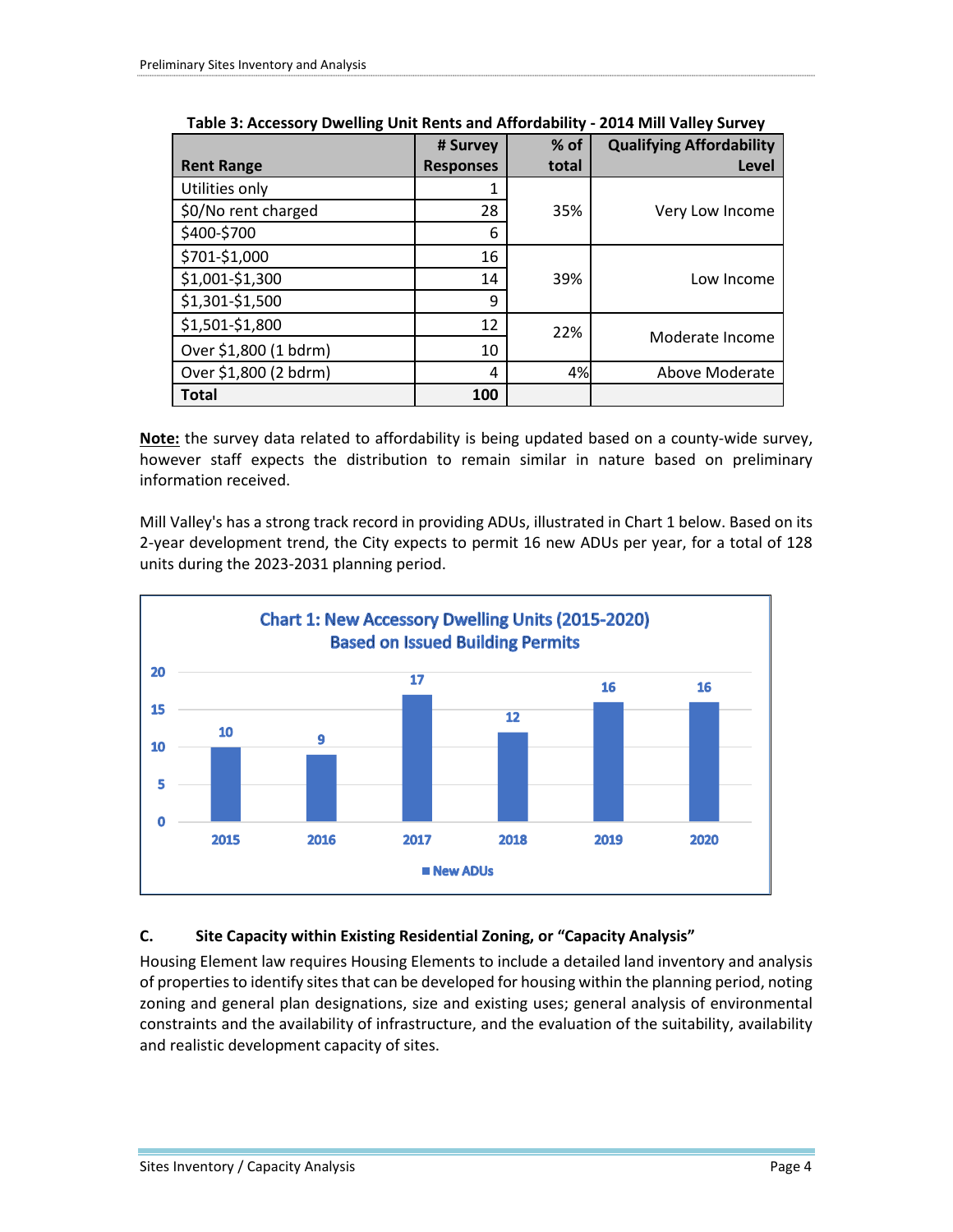This analysis yielded two groups of parcels: parcels that have a higher realistic residential development potential in the future, and others that have lower potential. The term "realistic potential in the near future" applies to:

a) Parcels with single-family residential zoning designations, that currently have no living units on site, meet all of the criteria below and could reasonably develop one living unit. ADUs are counted in trends not by specific parcel, see Section B.

**Note:** Additional analysis will also be forthcoming about how to attribute additional units that may be generated from Senate Bill  $9<sup>1</sup>$ , which allows for urban lot splits and two units in qualifying single-family zoning districts.

b) Parcels with multi-family or commercial zoning designations (that allow residential development), that may have an existing commercial or residential use on the site, meet all of the criteria below, and could reasonably develop two or more additional residential units.

**Note:** As a reminder, this is a planning exercise to illustrate added capacity.

**Criteria.** Based on previous capacity analysis conducted for the past two housing element cycles, all parcels in the city were reviewed to identify sites that would be realistic candidates for infill residential development, to fulfill the RHNA. To ensure a meaningful analysis, a list of criteria was developed to identify only properties that had realistic development potential.

Below is the criterion either used or evaluated as part of the past two Housing Element cycles. Staff anticipates possible additional modifications based on the increased RHNA allocation of 865 units for this Housing Element cycle. (As you may recall, the capacity analysis for the last Housing Element resulting in the identification of 56 sites and 193 units at various income levels to accommodate the past RHNA allocation of 129 units. The unit count was higher than 129 units to provide the "buffer" as described on page 1).

- 1. **An average slope of less than 50% in commercially zoned areas and less than 70% in residentially zoned areas.** As several homes in the single-family districts are built on relatively steep slopes, the slope cut-off for single-family districts is higher than the slope cut-off for multi-family districts and all other districts, where a higher density would be more difficult to achieve with steeper slopes. A 100% slope refers to a 45 degree slope, and a 50% slope is approximately a 27 degree slope;
- 2. **Has ready access to roads and were not landlocked.** There may be some opportunity to review the small number of parcels that are landlocked due to SB9 allowances to split lots that are undersized;
- 3. **Has existing structures built in 1982 and before (for single-family or multi-family residential parcels) and is not listed on the City's list of constructed projects** (which dates

<sup>1</sup> Senate Bill 9:

https://leginfo.legislature.ca.gov/faces/billNavClient.xhtml?bill\_id=202120220SB9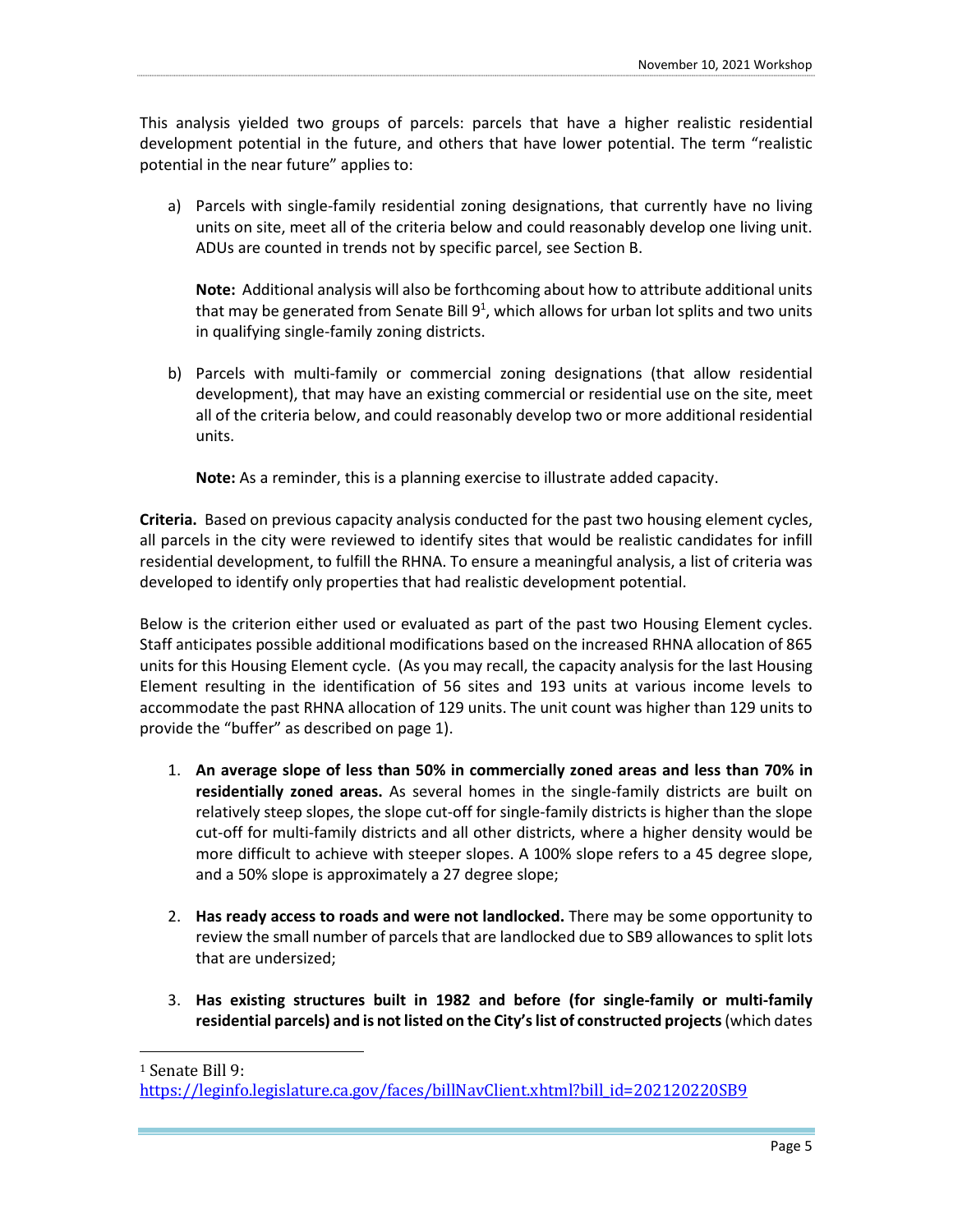from 1999 to present)**.** Newer housing stock typically has a lesser chance of redevelopment;

- 4. **Has a parcel size of at least 3,000 square feet for commercial areas and at least 6,000 square feet for residential areas.** Typically parcels that are 2,000 – 2,500 square feet or less present increased challenges that could render a lot almost un-buildable. The minimum allowable lot size of 6,000 square feet was used for residential areas (Municipal Code 20.16.040) but will be further evaluated as part of lot split opportunities under SB9;
- 5. **Is not been listed in the City's Historic Overlay Zone, which identifies 27 parcels, or in the Historic Society's list of 93 sites designated as 'Potentially Historic'.** The City maintains a Historic Overlay Zone and a list of sites that have Potential Historic Designation;
- 6. **Would yield one unit if in a single-family residential district, or at least three units if in a multi-family or commercial district.** In districts that allow multi-family residential development, a two-unit yield is unlikely to result in redevelopment due to permitting and construction costs;
- 7. **Were not prioritized as open space by all or the majority of members of the Open Space Site Priority Committee in January 2002**, to maintain their prioritization for open space;
- 8. **Did not have an improvement value of \$200,000 or more based on assessor data, if in a residential district.** Typically, vacant residential parcels have an improvement value of \$0, and this criterion helps to ascertain whether they are actually vacant. The higher the improvement value, the higher the likelihood of the site with a functioning structure, and therefore less possibility of being redeveloped;
- 9. **Had a ratio of improved value to total site value of less than 60% if in a commercial district**. A higher ratio of improved value to total site value would indicate a functioning, valuable structure, and therefore less possibility of being redeveloped.
- 10. Had a **"Walk Score" of 50 points or less**. A commercial parcel with a Walk Score of less than 50 points is considered "car-dependent" wherein most errands require an automobile and was removed.

Note: In order to gain more potential units in the capacity analysis, the following criteria will be further evaluated to determine the number of potential units that can be accommodated by including these commercially zoned areas.

- 11. Were not **commercial zoned parcels on East Blithedale** from Park School up to Highway 101;
- 12. Were not **commercial zoned parcels adjacent to jurisdictional wetlands and Highway 101**;
- 13. Were not **commercial zoned parcels located within the Miller Avenue/ Montford/ LaGoma** intersection;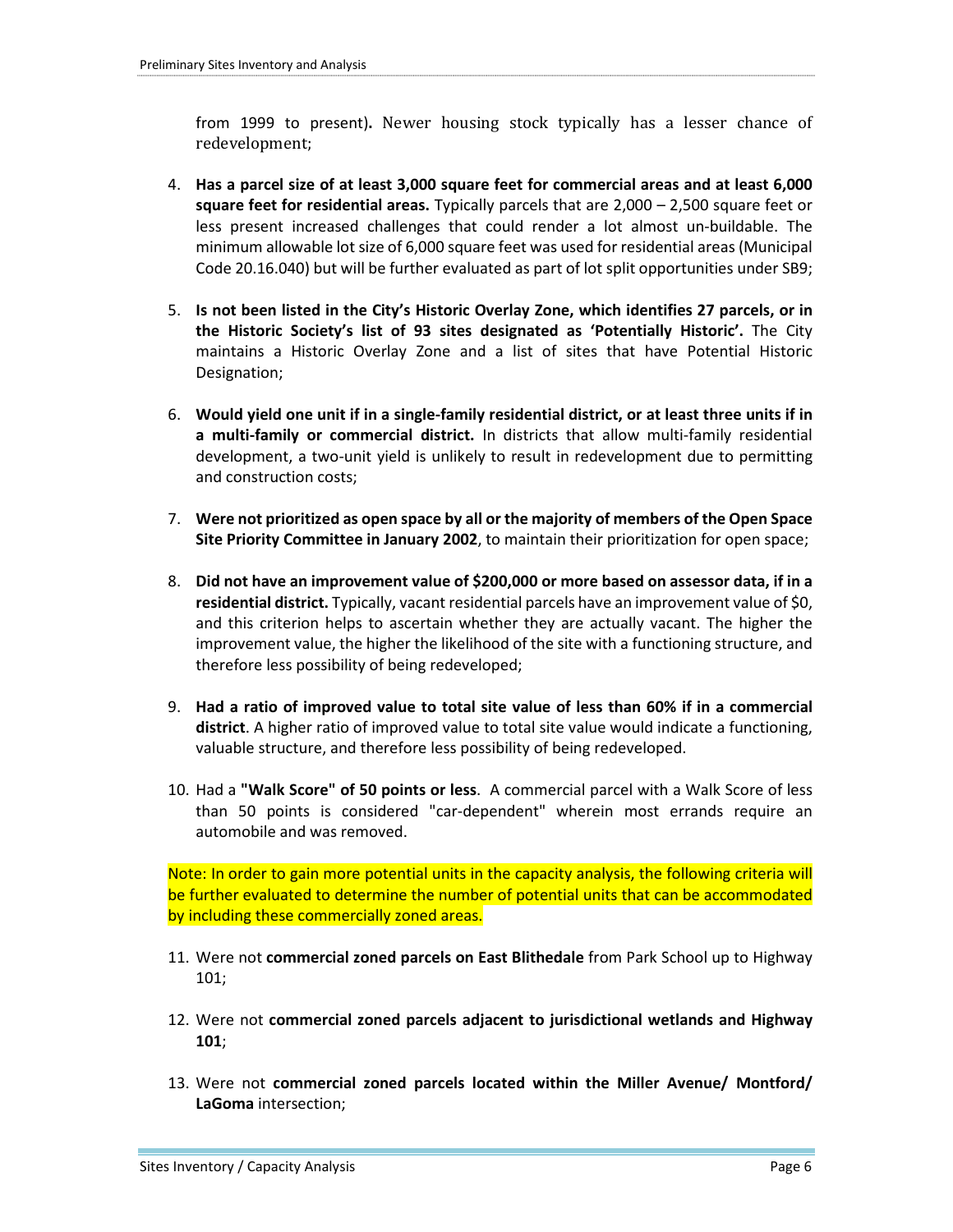# **Allocation of Units based on Affordability Levels**

#### *1. Default Density*

"Default density" is a feature of state law and is a very important component of the methodology for the capacity analysis. The RHNA is divided into different income levels, as a jurisdiction needs to show its intent to provide housing for households of various income levels (the Association of Bay Area Governments, or ABAG, determines the calculation methodology and number of units per income category).

In order to assess this from a planning perspective, a "default density" is assigned to determine the number of units that could be counted in individual income categories. Generally speaking, the higher the potential density of a site, the more affordable the resultant development will be and the lower the income level it will be assigned to.

Pursuant to Housing Element statutes, sites in Mill Valley with zoning designations that allow residential development at a density of at least 20 dwelling units per acre (du/ac) and ½ acre in size are categorized as affordable to very low and low-income households.

#### *2. Residentially Zoned Sites*

A review of all parcels within the city with residential zoning in place in the Single-Family Residential, Multiple Family, Planned Single-Family Residential, Residential Planned, and Planned Multi-Family Residential Districts (RS, RM, RSP, RP, RMP respectively) will be made to determine the number of total parcels and residential units could be built in the future under existing zoning regulations. These units are assumed to be above-moderate income units, and ADUs will be attributed based on trends as discussed in Section B.

• Example: as part of the previous Housing Element Update: 30 Single Family zoned parcels were identified equaling 30 above-moderate new units and 2 Multi-family parcels (associated with the Redwoods Senior Housing) were identified for a total of 40 very low and low income units.

#### *3. Commercially Zoned Sites*

Mill Valley's existing zoning regulations allow for residential uses within commercial buildings. Commercial zoned districts including: General Commercial, Neighborhood Commercial, Limited Commercial, and Downtown Commercial (C-G, C-N, C-L and C-D respectively). This form of mixeduse infill development is an ideal way for the City to utilize its existing stock of parcels currently served by existing roads and utilities. Residents next to or over ground floor commercial provide passive security for the area, provide a built-in customer base, and create increased activity and vitality within commercial areas. This form of traditional mixed-use enhances the historic development pattern found in the commercial areas of Mill Valley where a number of apartments and flats exist above and next to street level retail spaces.

These commercial sites will be reviewed to determine if the parcel could potentially support the addition of new residences above existing buildings, or by reconfiguring parking to allow for residential development, or by a complete redevelopment of the site.

• Example: as part of the previous Housing Element Update: 24 commercially zoned parcels were identified for a total of 123 units which were mainly attributed to very low and low income.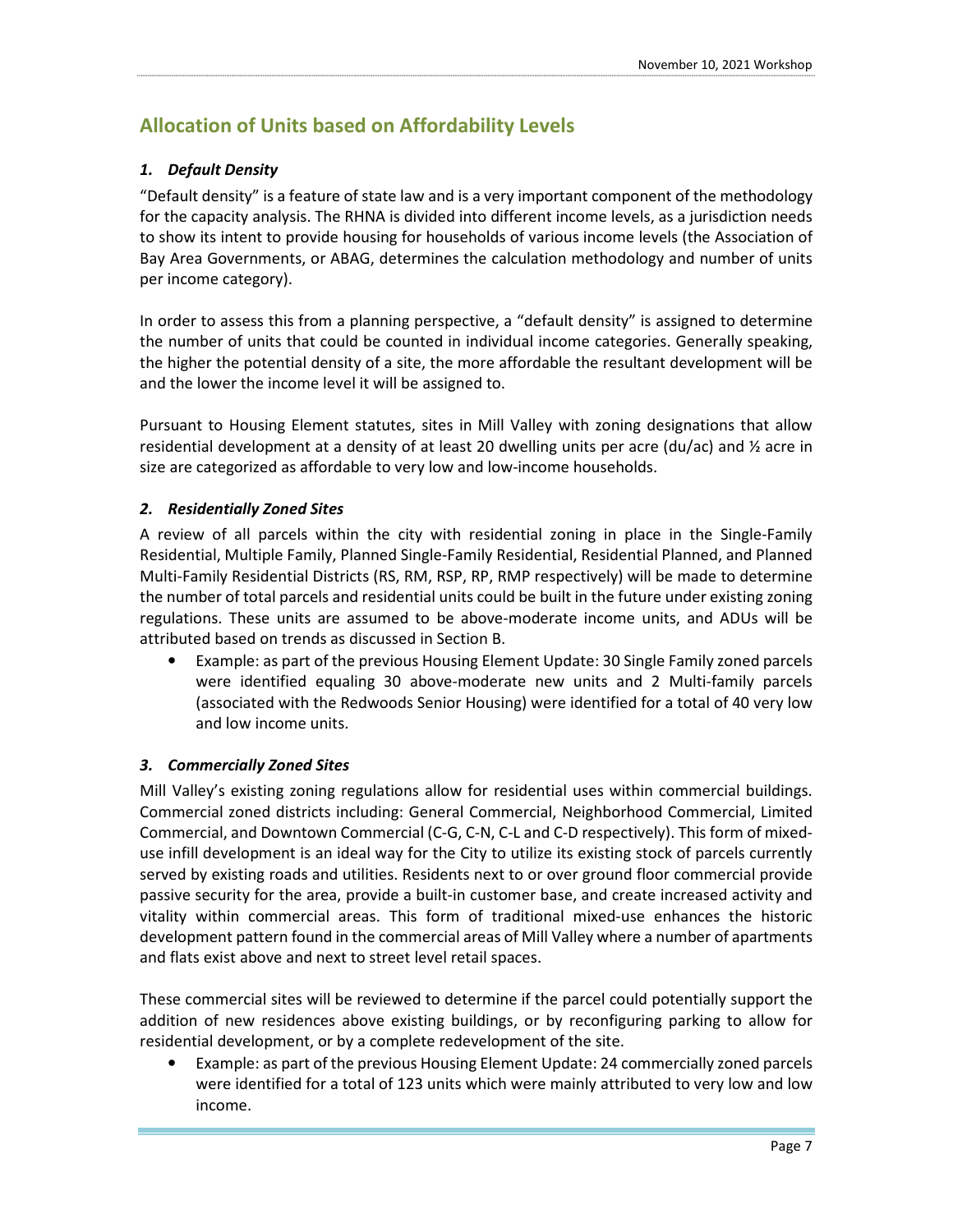#### *4. Other Sites*

In addition, the City of Mill Valley is currently working on a 100% affordable housing project located on a portion of 1 Hamilton. On September 20, 2021, City Council took action to consider a portion of the land as surplus land is and currently working towards an exclusive negotiating agreement with EAH Housing. Based on the overall intent and Council direction, staff has included 40 units as a *temporary placeholder and estimate. The actual number of units and distribution of affordability will be updated as work progresses on this item.*

Other sites that may be of interest that are being further evaluated to remove restrictions include a City-owned parcel known as "Edgewood Reservoir" that has an open space restriction on the property and the City-owned parking lot on Miller Avenue that is currently within the FEMA floodway that does not allow for new building footprints without significant analysis based on a hydrologic study to determine that the floodway is not altered beyond the existing footprint.

|             | <b>Zoning Districts</b> | <b>Number of Parcels</b> | <b>Potential Unit Capacity</b> |
|-------------|-------------------------|--------------------------|--------------------------------|
| Residential | RS, RSP, RP, RM, RMP    | tbd                      | tbd                            |
| Commercial  | C-G, C-N, C-L, C-D      | tbd                      | tbd                            |
| City-Owned  | OΑ                      |                          | 40                             |
|             | Total                   | tbd                      | tbd                            |

**Table 4: Summary of Capacity Analysis for 2015-2023 Planning Period** 

# **New Laws and Required Criteria for Identifying Sites**

There are substantial changes made to Housing Element Law (AB 1937) that limits the type of parcels that can be included in a City's "sites inventory". In order for a parcel to be included in a sites inventory, the parcel must:

- 1) Be "available" for residential development with "realistic and demonstrated potential" to accommodate housing development. Additional justification required on the unit capacity for each site, including review of project densities on similar sites in the city and at similar affordability levels. *Staff anticipates additional details and documentation will be required relating to the parcels selected as part of its sites inventory.*
- 2) Lower income sites must be between 1/2 acre and 10 acres in size, unless the city can provide evidence why the site would be appropriate, such as a proposed or approved development project affordable to lower-income households for the site.
- 3) For lower income households: non-vacant sites identified in the prior housing element that have not been approved for housing can no longer be used to fulfill the city's lower income RHNA need unless: a) the site is or will be rezoned to the minimum lower-income household density for the city within three years; **and** b) the zoning allows for residential use by right (without a Conditional Use Permit) of at least 20% of the units for lower income households.
- 4) Expanded analysis and justification of non-vacant sites, including city's past experience converting existing uses to higher density residential development, current market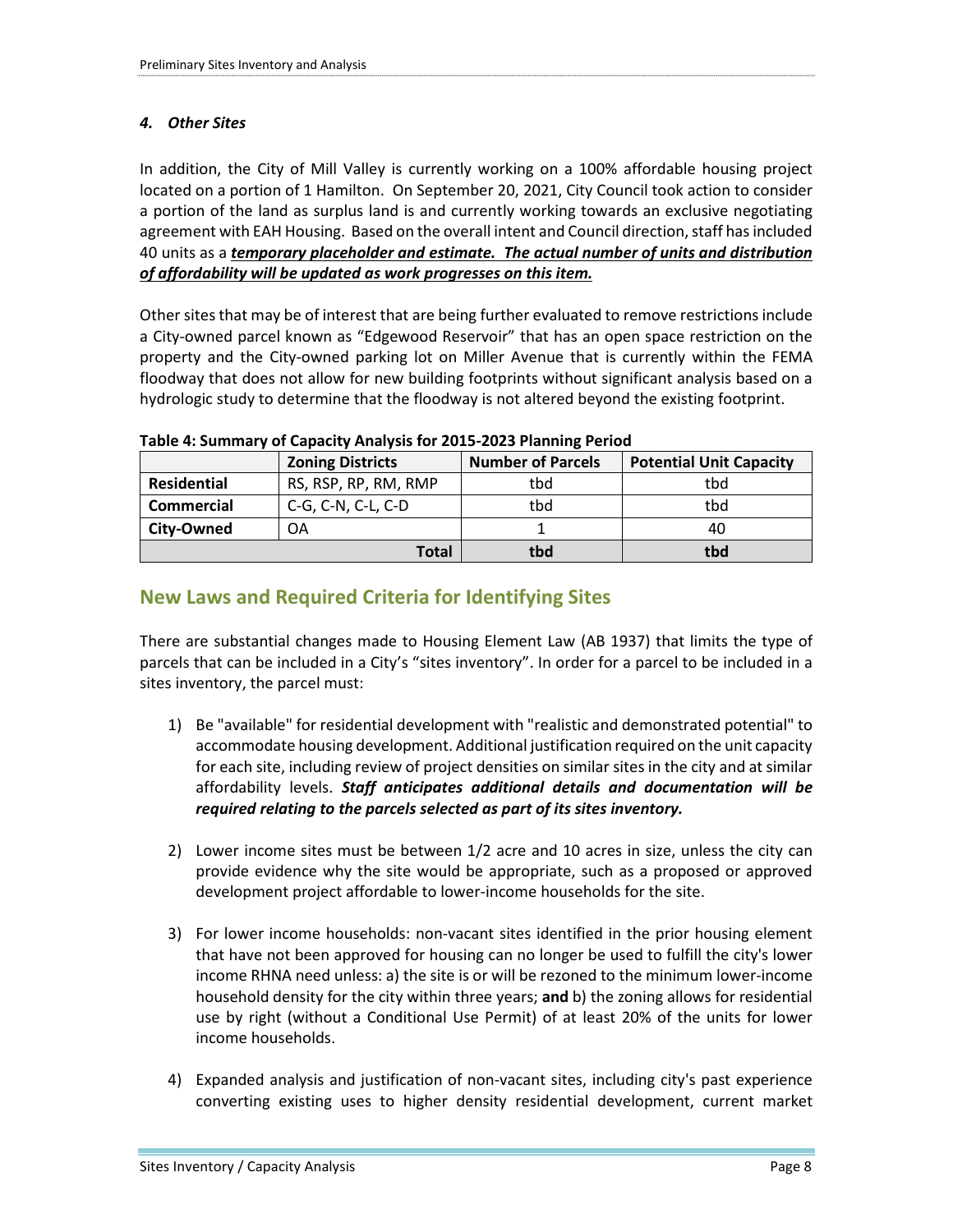demand for the existing use, and analysis of any existing leases or contracts that could prevent redevelopment of the site. *There are very few vacant sites in Mill Valley, particularly in the commercial and multi-family zoned areas. Staff anticipates additional documentation to utilize these "non-vacant" sites.*

5) If a city relies on non-vacant sites to accommodate 50% or more of its housing need for lower-income households, the "existing use shall be presumed to impede additional residential development, absent findings based on substantial evidence that the use is likely to be discontinued during the planning period." Sites identified for housing development that currently or within the last five years contained residential units occupied by lower-income households, or were subject to an affordability requirement or local rent control policy, must be replaced one-for-one with units affordable to the same or lower income levels. *The City is assuming that it will be subject to this requirement since the majority of the City's parcels identified for low-income households are nonvacant.*

## **Preliminary Results: Residential Development Potential and RHNA**

In order to successfully demonstrate that the City has sufficient capacity to accommodate 865 new housing units as part of its 2023-2031 RHNA, the City will need to expand and further evaluate its criteria for establishing sites. (As a reminder the last Housing Element capacity analysis and its related criterion resulted in 193 units). Additional strategies must be explored to determine how the City can accommodate the production of new housing.

| <b>Income Levels</b>                 | <b>Very Low</b><br>(50%<br>AMI)         | Low<br>(51-80%<br>AMI) | Moderate<br>(81-120%<br>AMI) | <b>Above Mod</b><br>(2120%<br>AMI) | <b>Total</b>     |  |
|--------------------------------------|-----------------------------------------|------------------------|------------------------------|------------------------------------|------------------|--|
| <b>RHNA</b>                          | 262                                     | <b>151</b>             | <b>126</b>                   | 326                                | 865              |  |
| (a) Projects with Permits/           | 0                                       | 5                      | 4                            | 33                                 | 42               |  |
| Entitlements;                        |                                         |                        |                              |                                    |                  |  |
| (b) Projected ADUs                   | 45                                      | 50                     | 28                           | 5                                  | 128              |  |
| (c) Capacity Analysis based on       |                                         |                        |                              |                                    |                  |  |
| <b>Existing Zoning</b>               |                                         |                        |                              |                                    |                  |  |
| <b>Total Projected Units (A+B+C)</b> | <b>TBD- BASED ON UPCOMING WORKSHOPS</b> |                        |                              |                                    |                  |  |
|                                      |                                         |                        |                              |                                    |                  |  |
| <b>Remaining Need/</b>               | $\boldsymbol{x}$                        | $\boldsymbol{x}$       | $\boldsymbol{x}$             | $\boldsymbol{x}$                   | $\boldsymbol{x}$ |  |
| <b>Unaccommodated RHNA</b>           |                                         |                        |                              |                                    |                  |  |

#### **Table 5: Comparison of RHNA to Total New Units Projected**